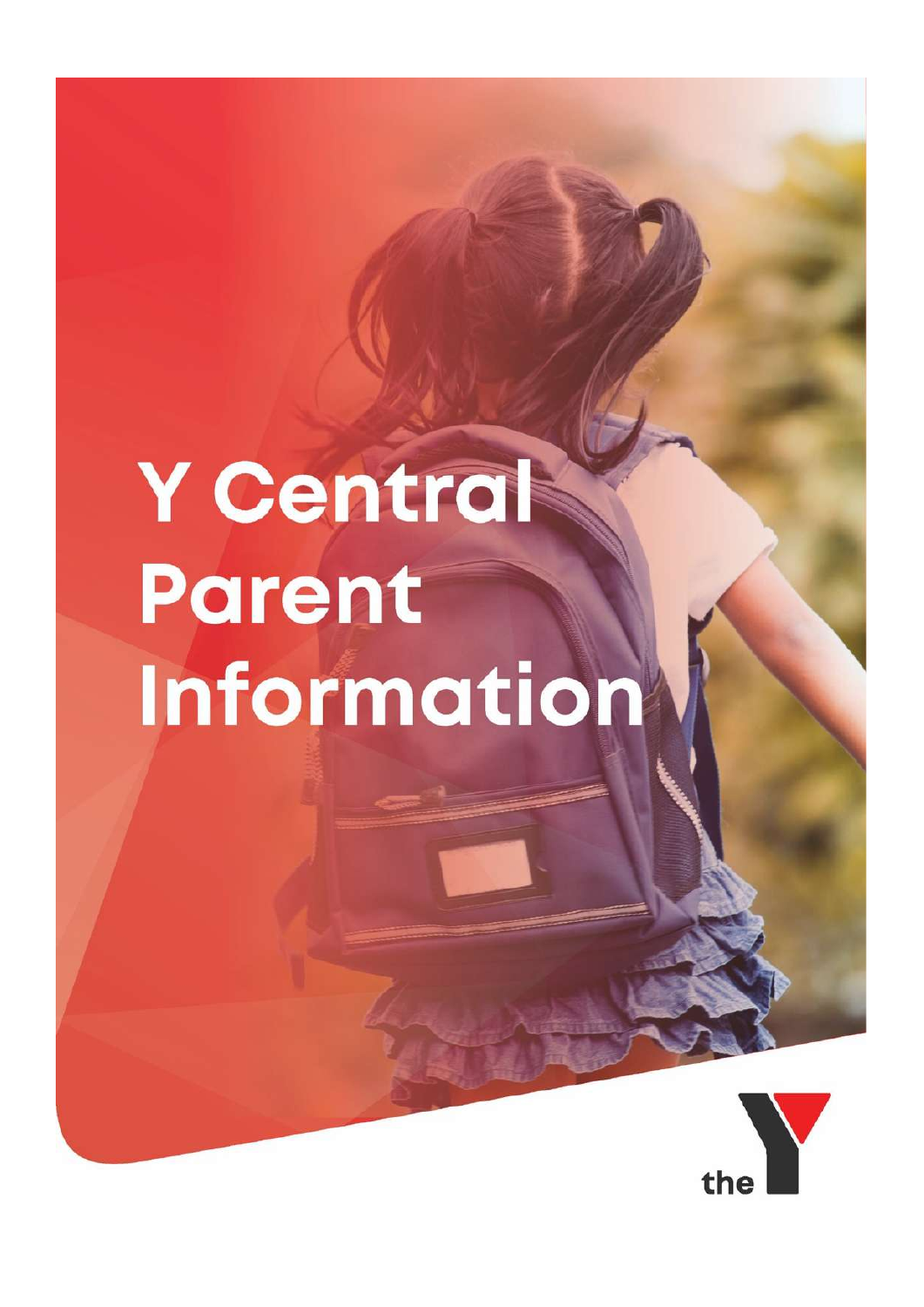# **Our Kids Programmes**

Welcome to Children's Services at the Y. Our programmes are designed to meet the needs of children in their out of school hours. We provide a fun, safe and stimulating environment for your child to relax before & after school and during the school holidays. Bookings are essential for our programmes, which offer a variety of activities including child-centred play options, structured activities and active play.

# **YMCA Centres**

 $\sqrt{2}$ 

| Programme                                  | <b>Before School Care</b> | <b>After School Care</b> | <b>Holiday Programme</b> |
|--------------------------------------------|---------------------------|--------------------------|--------------------------|
| <b>Belmont School</b><br>027 7170922       |                           |                          |                          |
| <b>Cashmere Ave School</b><br>027 7025843  |                           |                          |                          |
| <b>Khandallah School</b><br>027 839 5370   | the                       | the                      |                          |
| Johnsonville School<br>027 839 4783        |                           |                          |                          |
| <b>Mount Cook School</b><br>027 782 0794   |                           |                          |                          |
| <b>Rewa Rewa School</b><br><b>TBC</b>      |                           |                          |                          |
| Raroa Intermediate<br>027 335 0183         |                           |                          |                          |
| <b>Silverstream School</b><br>027 244 2608 |                           |                          |                          |
| <b>Trentham School</b><br>027 704 7093     |                           |                          |                          |
| <b>Upper Hutt School</b><br>020 402 31202  |                           |                          |                          |
| <b>Te Aro School</b><br>027 703 5705       |                           |                          |                          |
| <b>Titahi Bay School</b><br>021 082 99256  |                           |                          |                          |
| Linton<br>027 837 7138                     |                           |                          |                          |
| <b>Palmerston North</b><br>027 286 9758    | the                       | the                      | the                      |
| Whanganui<br>027 269 1452                  | the                       | the                      | the                      |
| <b>Pinehaven School</b><br>022 352 5173    |                           |                          |                          |
| Hiwinui School<br>022 352 5175             |                           |                          |                          |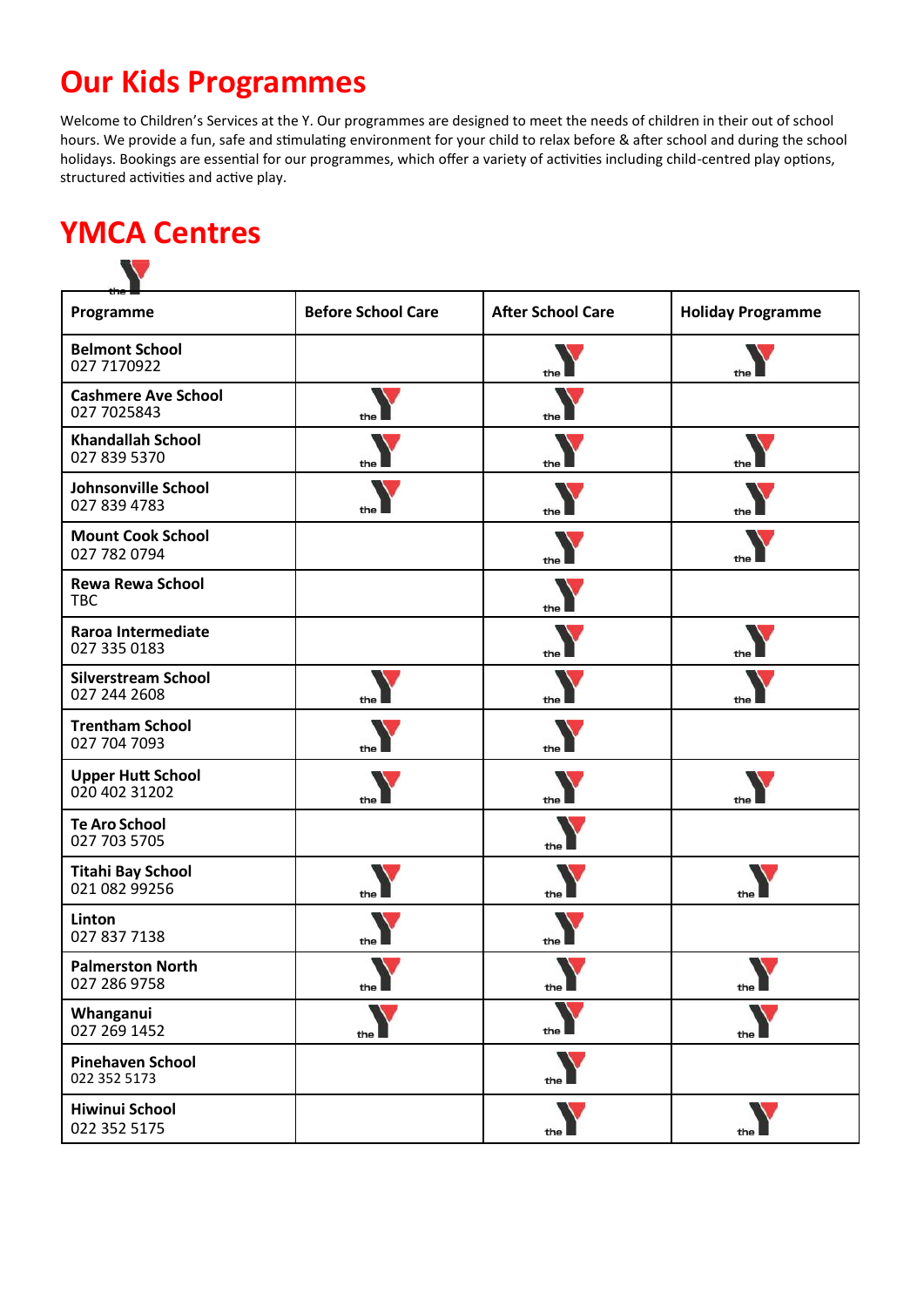# **Our Philosophy**

The Y is a values based organisation. Our values are honesty, responsibility, respect and caring. These values drive our programme content, how we manage behaviour, and the way that we interact with participants, their whanau and staff.

Our programmes aim to develop, foster and support positive relationships with families and communities by providing strong values based programmes that support our local communities.

## **Holiday Programme**

Our school holiday programmes offer a range of themed in-house days and off- site adventures, so there is something for everyone.

Please ensure that children are onsite by 8:30am to ensure a smooth start to the day. To see our current holiday programme timetable visit [www.ymcawellington.org.nz](http://www.ymcawellington.org.nz/)

## **Before & After School Care**

We believe it's important for before & after school care centres to have a clear and consistent structure each day to provide stability for all kids, parents and staff.

Below is a guide of a typical daily structure. Structures differ between centres to ensure a suitable fit for children and the centre culture.

#### **Before School Care - Centre opens**

A variety of free-play and child-centred activities are facilitated by staff.

#### **8.15am- (Whanganui, Palmerston North, Linton Sites)**

Children are transported to school.

#### **8.25am- (all other sites)**

Children are called in for a roll call and get ready to head to class at 8.30am.

#### **After School Care - Centre opens at end of school**

Children arrive from class (for sites where the programme is not on school grounds children are collected from school and brought to the centre) and get their name signed off of the roll.

#### **3.30pm - Afternoon tea**

#### **4.00pm – Daily Activities Start**

Daily activities run alongside child-led activities and free-play that our staff facilitate. Children decide how they want to spend their afternoon from 4.00pm. Daily activities can include cooking, art, craft, science, cultural activities, sports, drama, dance and more. Staff plan according to the feedback and interests of children on our programmes.

#### **6:00pm**

Everyone has been picked up and the centre is clean, tidy and packed away ready for the next day.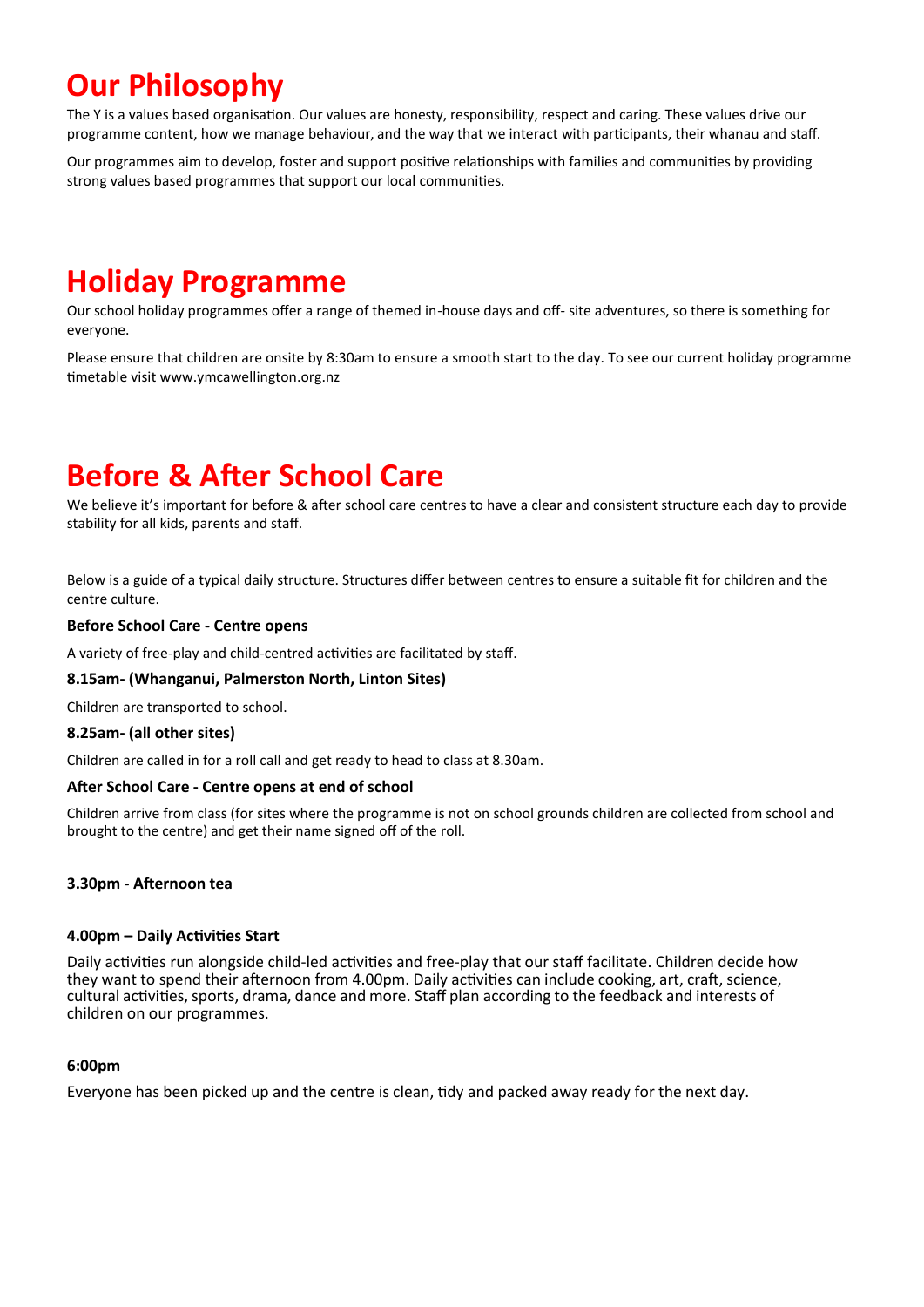# **Centre contacts and fees schedule**

| Location                   | Email                                                | <b>Before School</b> |                   | <b>After School</b>                | Holiday                          |
|----------------------------|------------------------------------------------------|----------------------|-------------------|------------------------------------|----------------------------------|
|                            |                                                      |                      |                   |                                    | <b>Programmes</b>                |
| Silverstream               |                                                      |                      | 7.30am            | 3pm-6pm                            |                                  |
|                            | silverstream.asc@ycentral.nz                         |                      | \$11.00           | \$19.80                            |                                  |
| Trentham                   |                                                      | 7.00am<br>\$12.00    | 7.30am            | $3-6pm$                            | Silverstream                     |
|                            | trentham.asc@ycentral.nz                             |                      | \$11.00           | \$19.80                            | $7.30$ am – 6pm                  |
| Pinehaven                  | pinehaven.asc@ycentral.nz                            | 7:00am<br>\$12.00    |                   | $3-6$ pm                           |                                  |
|                            |                                                      |                      |                   | \$15.00                            |                                  |
| Belmont                    |                                                      | <b>NA</b>            |                   | $3-6pm$                            | $7.30am - 6pm$                   |
|                            | belmont.asc@ycentral.nz                              |                      |                   | \$19.80                            |                                  |
|                            |                                                      |                      |                   | 2.50pm-6pm                         | $7.30am - 6pm$                   |
| Raroa                      | raroa.asc@ycentral.nz                                | <b>NA</b>            |                   | \$19.80                            | (Ages 10-15)                     |
|                            |                                                      | 7am                  | 7:30am            | $3-6pm$                            |                                  |
| <b>Upper Hutt</b>          | upperhutt.asc@ycentral.nz                            | \$12.00              | \$11.00           | \$19.80                            | $7.00am - 6pm$                   |
|                            |                                                      | <b>NA</b>            |                   | $3-6pm$                            |                                  |
| Te Aro                     | tearo.asc@ycentral.nz                                |                      |                   | \$19.80                            | Mt Cook                          |
| Mt Cook                    | mtcook.asc@ycentral.nz                               | <b>NA</b>            |                   | $3-6pm$                            | 7.30am-6pm                       |
|                            |                                                      |                      |                   | \$19.80                            |                                  |
| Johnsonville               | johnsonville@ycentral.nz                             | 7:30am<br>\$9.00     |                   | $3-6pm$                            | 7:30am - 6pm                     |
|                            |                                                      |                      |                   | \$16.50                            |                                  |
|                            | Rewarewa.asc@ycentral.nz<br>cashmere.asc@ycentral.nz | <b>NA</b><br>7.30am  |                   | $3-6pm$                            | Available at Johnson-            |
| Rewa Rewa                  |                                                      |                      |                   | \$16.50                            | ville, Khandallah or             |
|                            |                                                      |                      |                   | $3-6$ pm                           | Mt Cook                          |
| Cashmere                   |                                                      |                      |                   |                                    | Khandallah                       |
|                            |                                                      | \$11.00<br>7.30am    |                   | \$19.80<br>$3-6pm$                 | 7:30am - 6pm (Ages 5             |
| Khandallah                 | khandallah.asc@ycentral.nz                           |                      |                   |                                    | $-10$                            |
| Palmerston North<br>Linton | Parkroad.asc@ycentral.nz<br>Linton.asc@ycentral.nz   | \$11.00<br>7:00am    |                   | \$19.80<br>School finish to        |                                  |
|                            |                                                      |                      |                   | 6pm \$20.00                        |                                  |
|                            |                                                      | \$12.50<br>7:00am    |                   |                                    |                                  |
|                            |                                                      |                      | \$12.50           | School finish to<br>5:30pm \$18.00 | Palmerston North<br>7:00am - 6pm |
| Hiwinui                    |                                                      |                      | 7:00am            | $3-6pm$                            |                                  |
|                            | hiwinui.asc@ycentral.nz                              |                      |                   | \$15.00                            |                                  |
| Whanganui                  |                                                      |                      | \$12.00<br>6:30am | School finish to                   | Whanganui                        |
|                            | Simon.bowker@ycentral.nz                             | \$15.00              |                   | 6pm \$22.00                        | 6:30am - 6pm                     |
|                            |                                                      |                      |                   |                                    |                                  |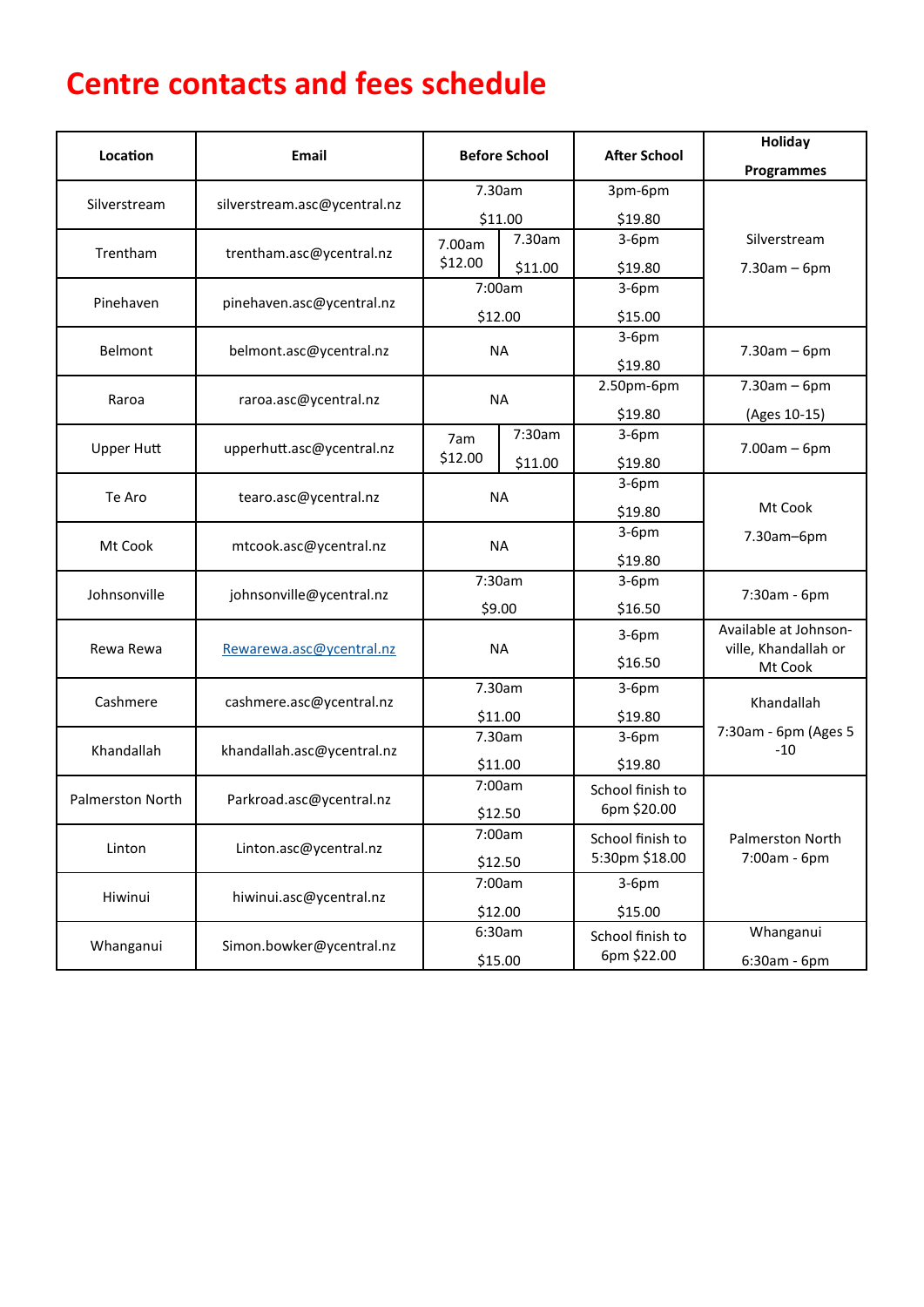## **Fees**

| <b>Type</b>                                                  | <b>Per Child</b>                  | What it means                                                                                                                                          |  |
|--------------------------------------------------------------|-----------------------------------|--------------------------------------------------------------------------------------------------------------------------------------------------------|--|
| <b>Sick Fee - School</b><br>term                             | \$6.00                            | Child is absent from school due to illness. Reported to centre<br>manager by 11.00am.                                                                  |  |
| <b>Sick Fee - School</b><br>holidays                         | \$20.00                           | Child is absent from programme due to illness. Reported to<br>centre manager by 8.30am.                                                                |  |
| Late pick up fee                                             | $$20.00 +$                        | \$20.00 for the first 15 minutes, then \$1.00 for every minute there-<br>after per child.                                                              |  |
| <b>Casual session</b>                                        | Normal session<br>plus \$5.00 fee | Applicable to any session that is less than<br>two full working days' notice. More than two working days' notice<br>will incur the normal session fee. |  |
| <b>School term - Early</b><br>\$6.00 per hour<br>closure fee |                                   | This fee is charged up until 3.00pm when school closes early. The<br>normal fee is charged between 3.00pm - 6.00pm.                                    |  |
| <b>Phone fee</b>                                             | \$5.00                            | You may be charged for a phone fee if a staff member needs to<br>contact you. This is in addition to your standard fees.                               |  |

# **Cancellation fees**

| No charge          | Cancellations must be made with more than 7 full calendar days prior. eg. Monday can-<br>cellation must be made by the Sunday of the previous week. |
|--------------------|-----------------------------------------------------------------------------------------------------------------------------------------------------|
| <b>Full charge</b> | Cancellations made with less than 7 full calendar days prior incur the full fee.                                                                    |

## **Refunds**

Fees are non-refundable. Any request for an exception to this must be made directly to the Child Services Business Manager for consideration.

# **WINZ subsidies**

Subsidies are available from Work and Income for our MSD approved programmes. Phone WINZ on 0800 559 009 for more information.

## **Book online today**

To book online, visit **ycentral.nz** and look for 'out of school care' under the 'what we offer' section.

In addition to booking online, you can also find our policies & procedures, booking information, manual registration forms and terms & conditions.